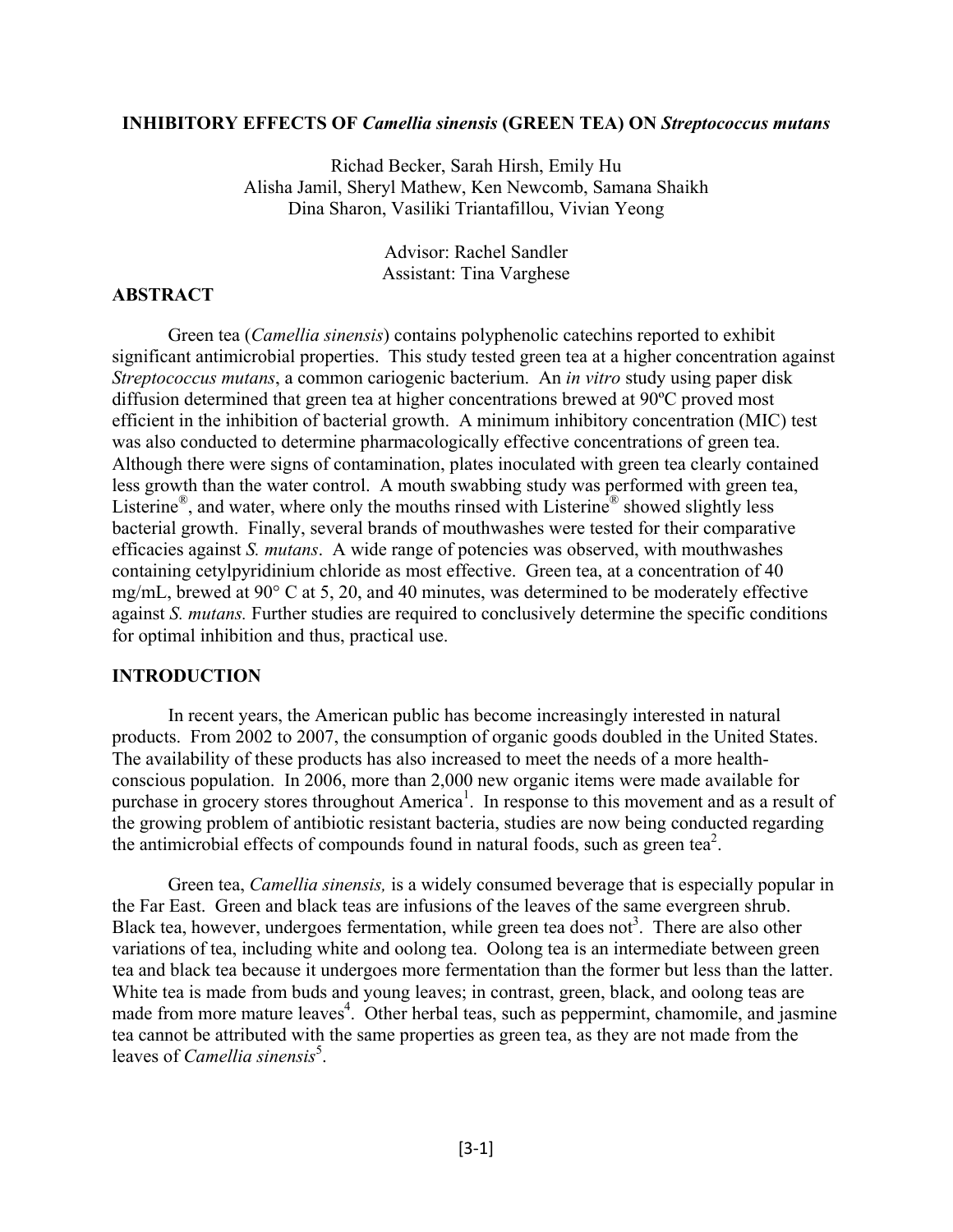Green tea originated in China, and later spread to India, Japan, Europe, Russia, and eventually to the New World in the  $17<sup>th</sup>$  century. According to legend, green tea was first discovered by Chinese Emperor Shen Nung when tea leaves accidentally blew into his pot of boiling water. Throughout the 3<sup>rd</sup> century AD, this refreshing drink was used primarily for medicinal purposes. Then, during the Tang Dynasty, also known as, the "golden age" of tea, people began to consume the drink for both enjoyment and health restoration. The consumption of tea became common not only among the wealthy, but throughout the entire population. Eventually, tea spread throughout the world, largely through trade. Today, tea is one of the most common beverages in the world, second only to water $6$ .

Green tea has long been valued throughout the world for its therapeutic properties<sup>6</sup>. It is considered mildly refreshing and produces an overall feeling of contentment. In addition, green tea has been shown to strengthen capillaries, facilitate weight loss, and even inhibit the growth of implanted malignant cells<sup>3,7</sup>. The aforementioned benefits of green tea are often attributed to its antioxidant properties. Antioxidants remove free radicals, which are unstable molecules or atoms with one unpaired electron. The molecule or atom favors having paired electrons and becomes highly reactive, creating an imbalance in the body. Antioxidants donate electrons to free radicals to prevent chemical instability<sup>8</sup>. The medicinal properties of green tea have largely been credited to its catechins, flavonoids, and other chemical constituents.

 The chemical composition of green tea varies with climate, season, horticultural practices, and leaf age. Green tea contains a multifarious grouping of antioxidants, vitamins, and minerals, including ascorbic acid (vitamin C) and water-soluble B vitamins. These chemical compounds are quickly released in a cup of tea. A cup of green tea also provides a small amount of potassium, manganese, magnesium, and fluoride<sup>9</sup>. Green tea does not undergo fermentation and thus retains its polyphenols. A phenol is a benzene group with a hydroxyl group attached; the term polyphenol is used when multiple phenols are bonded together. The polyphenols, which create tea's bitter taste, are credited with antimicrobial properties<sup>10</sup>. Specific antioxidant polyphenols, called catechins, play the most active role in green tea's inhibition of bacterial growth. Examples of several significant catechins include: (-)-epigallocatechin-3-gallate (EGCG), (-)-epigallocatechin (EGC), (-)-epicatechin-3-gallate (ECG), (-)-epicatechin (EC), and (-)-gallocatechin-3-gallate (GCG) (Figure 1)  $^{11, 12}$ .



**Figure 1**. The chemical structure of tea's catechins.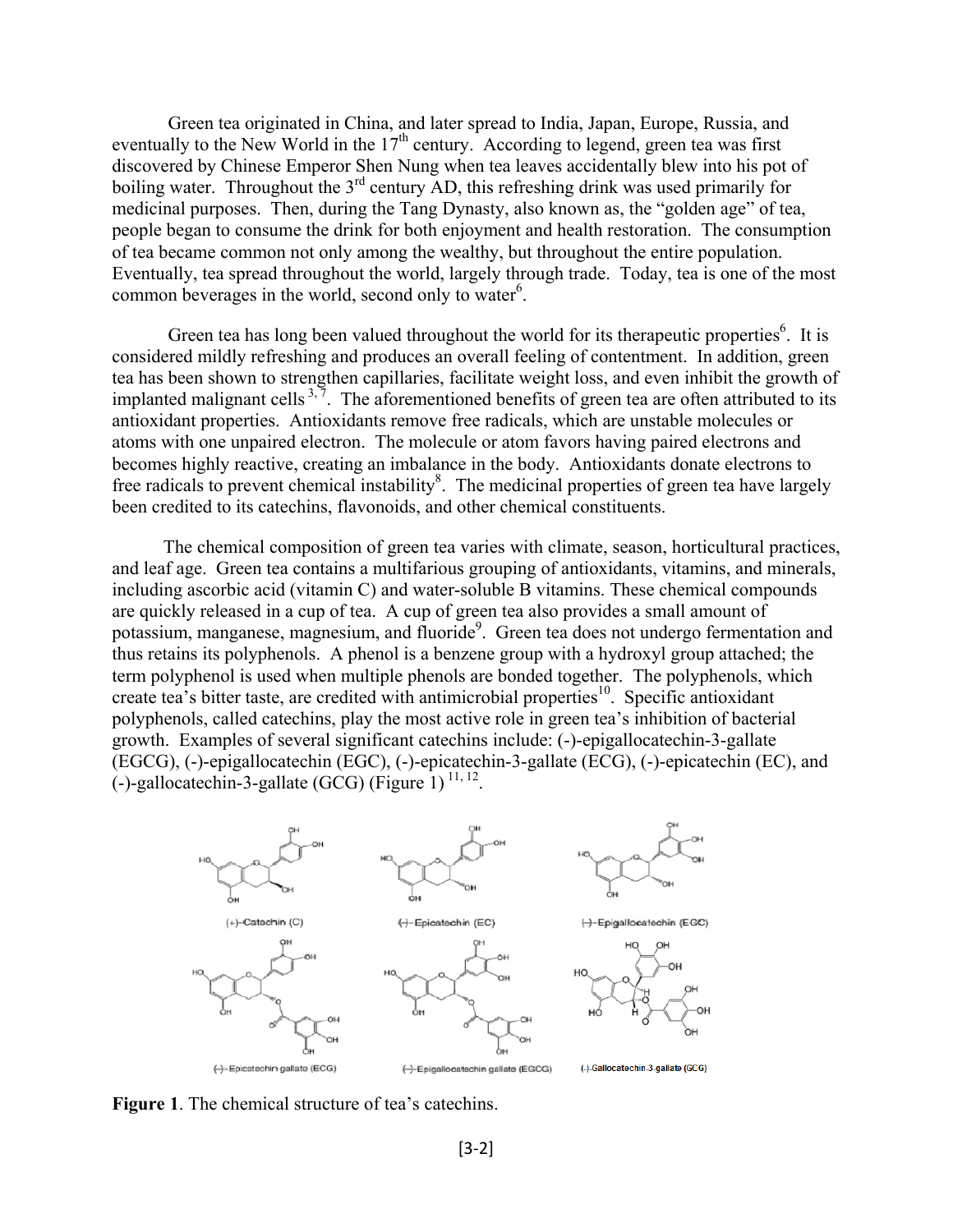EGCG accounts for 50% of the catechin mass found in green tea. Of the over 8,000 scientific literary works that cite the chemistry, bioactivity, production, and potential health benefits of green tea, about half relate to EGCG. A vast majority of *in vitro* studies conducted demonstrate that EGCG in high concentrations inhibits disease-causing molecular targets and cellular processes. *In vivo* studies conducted on animals confirm EGCG's prevention of tumor growth and cardiovascular disease<sup>13</sup>. EGCG is also hypothesized to inhibit tumorigenesis by preventing the release of tumor necrosis factor-alpha, a catechin believed to stimulate the growth of malignant cells. Scientists believe EGCG can boost metabolism and consequently facilitate weight loss. In an experiment conducted at the University of Chicago, rats lost up to 21% of their body weight. Catechins are believed to have played an active role in the study, inhibiting leptin receptors from helping to create appetite. EGCG has also been reported to inhibit lipid peroxidation, an oxidative process involved in several pathologic conditions, including atherosclerosis, which is the buildup of fatty materials in the arteries<sup>7</sup>.

 While many of green tea's health benefits are ascribed to EGCG, the overall medicinal potency of the beverage relies on all of the compounds. ECG is the second most abundant catechin found in green tea, comprising 10-20% of the total catechin mass. The two compounds behave in fairly similar ways, suggesting that ECG's effectiveness rivals that of EGCG. According to a study, ECG proved to be cytotoxic to carcinoma HSC-2 cells and induced apoptosis only in the carcinoma cells, indicating that ECG may play a large role in inhibiting tumorigenesis<sup>14</sup>. In another experiment, researchers tested ECG's protection of skin cells from ultraviolet rays, and the study concluded that ECG does indeed prevent skin photoaging<sup>15</sup>. Evidently, both EGCG and ECG are potent compounds in green tea that contribute to its medicinal efficacy.

Several studies have demonstrated the effectiveness of green tea as an antimicrobial. Consumption of green tea has been shown to prevent or reduce gastrointestinal infections, including those caused by *Helicobacter pylori*<sup>2</sup> . The growth of other bacteria, *Campylobacter jejuni* and *Campylobacter coli*, is also lessened by green tea. These bacteria are the principal causes of enteric infections<sup>16</sup>. Previous research has demonstrated the antagonistic power of ECG and EGCG on human immunodeficiency virus (HIV) reverse transcriptase. At 10 to 20 ng/mL concentrations, the presence of these components resulted in 50% inhibition of reverse transcriptase<sup>17</sup>. EGCG also helps restrain tuberculosis by down-regulation of the tryptophanaspartate containing coat protein, which plays an important part in the maturation of tuberculosis<sup>18</sup>. Green tea polyphenols exhibit inhibitory actions towards thermophilic sporeforming bacteria, as well. In the case of *Bacillus stearothermophilus*, the heat resistance of the strain is lessened, and the bacteria are eradicated $19$ .

 More than 600 oral bacteria exist in the human body; some of these are beneficial and even indispensable to human well-being, while others are considered disease-causing agents<sup>20</sup>. The bacterium present on the surface of teeth and gums assist in food digestion and defend against any detrimental bacteria21. For instance, the K-12 strain of *Streptococcus salivarius* fights other *Streptococcus* bacteria that are responsible for causing strep throat<sup>22</sup>. Another disease-causing bacterium is *Porphyromonas gingivalis. P. gingivalis* is a gram-negative anaerobe associated with periodontal disease. It attaches to the tooth enamel and replaces the gram-positive bacteria found in that region, resulting in gum inflammation<sup>23</sup>. Additional examples of bacteria that contribute to forms of dental decay include *Actinobacillus*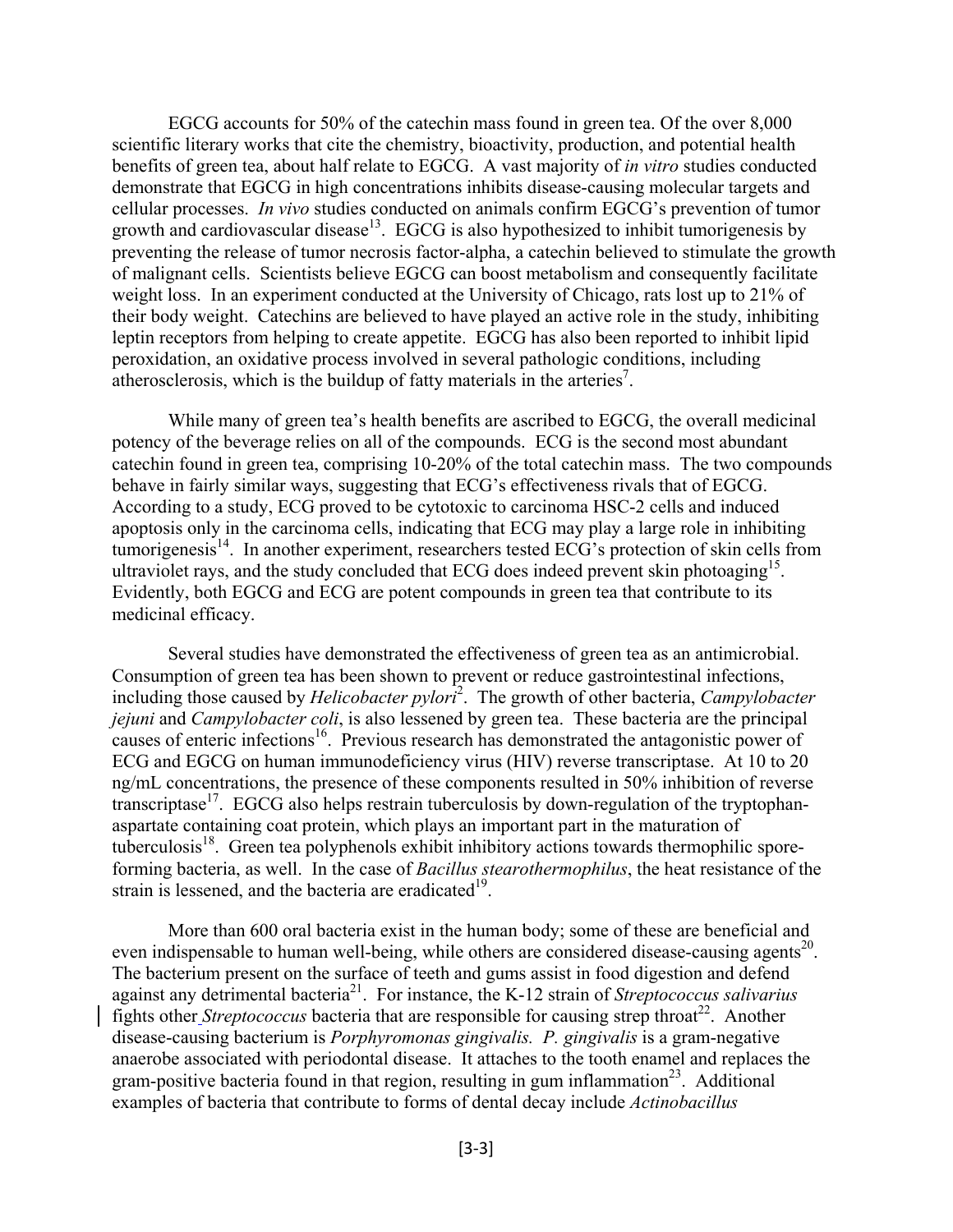*actinomycetemcomitans, Bacteroides forsythus, Treponema denticola*, and *Streptococcus mutans*24.

 *Streptococcus mutans* is a bacterium responsible for the formation of dental caries, commonly known as cavities<sup>19</sup>. Examined under a microscope, this coccus-shaped bacterium appears as a chain of spheres. *S. mutans* is an immobile facultative anaerobe, preferring an environment without oxygen. The most favorable temperature to culture this microbe is 37°C, which is approximately the human oral temperature<sup>25, 26</sup>.

*S. mutans* is a gram-positive bacterium that contains peptidoglycan, a polymer that reinforces the cell wall<sup>27, 28</sup>. Compared to gram-negative strains, gram-positive bacteria lack an outer membrane, have thick peptidoglycan layers, and exhibit a lower lipid and lipoprotein levels (Figure  $2)^{29}$ . When stained, gram-positive bacteria absorb the crystal violet stain, resulting in a purple coloration. (Figure 3)<sup>30</sup>. Examples of gram-positive bacteria include *Streptococcus pneumoniae*, and *Staphylococcus aureus*27. In contrast, gram-negative bacteria absorb the safranin counterstain, which causes the bacteria to appear pink (Figure 4)<sup>31</sup>. Gram-negative bacteria include *Neisseria meningitides*, *Neisseria gonorrhoeae*, and *Escherichia coli*27.



**Figure 2**. Differences between the cell walls of gram-positive and gram-negative bacteria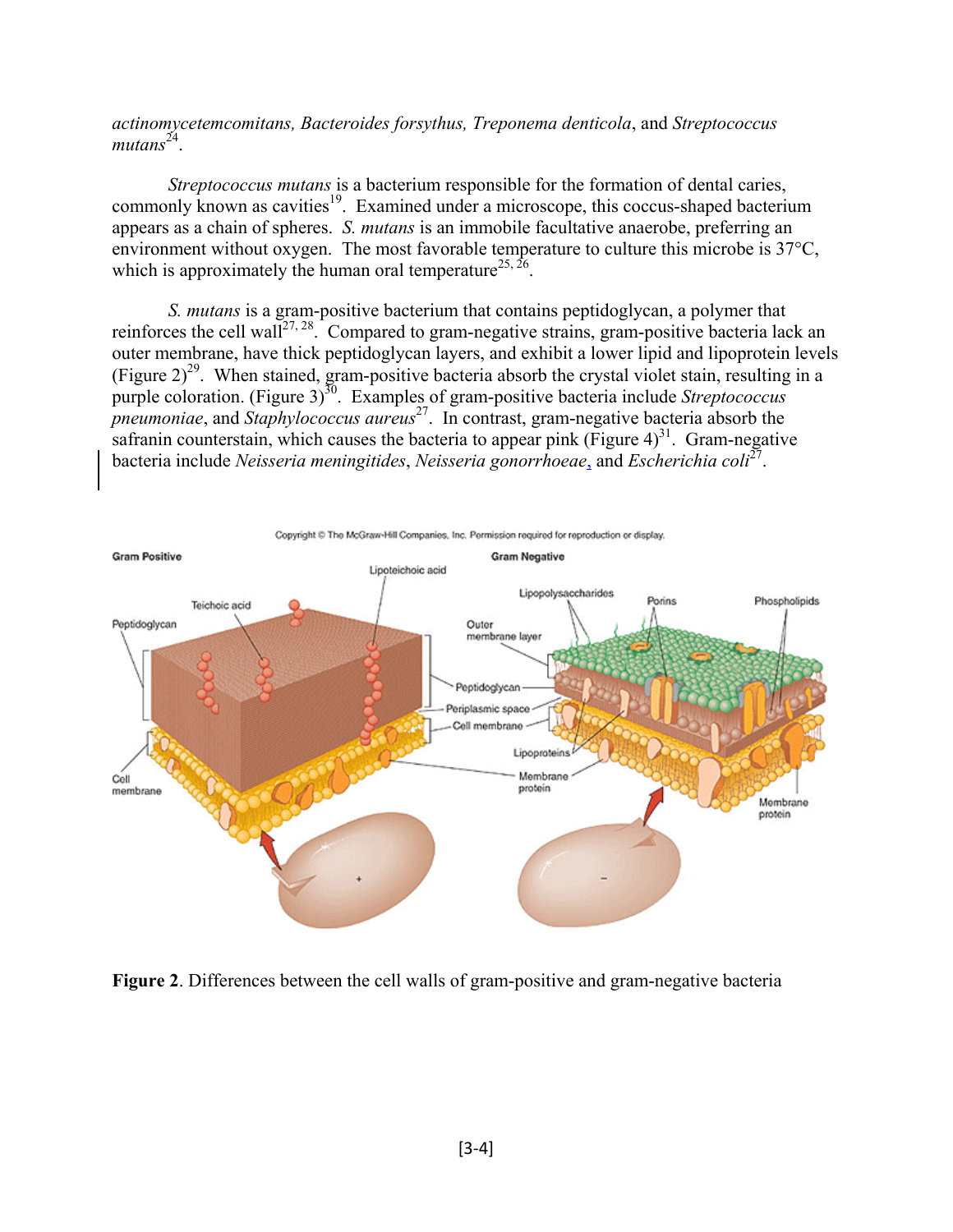



**Figure 3**. Stain of gram-positive bacteria **Figure 4**. Stain of gram-negative bacteria

 The formation of dental caries begins when *S. mutans* adheres to the surface of the tooth enamel. Adhesion results from the fermentation of dietary carbohydrates (primarily sucrose), which initiates the production of dextran. This water-insoluble substance contributes to the formation of plaque on the tooth surface, creating an optimal environment for other cariogenic bacteria<sup>32</sup>. As tooth enamel erodes and bacteria produce lactic acid the pH on the tooth surface decreases to less than 5.0 and a cavity is created  $33$ .

 Although *S. mutans* is frequently associated with poor dental health, W. J. Loesche *et al.*  have discovered that the presence of this bacterium does not always indicate dental decay. Under certain circumstances, the consumption of dietary carbohydrates may not lead to the exacerbation of dental health. They observed that dental decay did not increase in individuals who consumed half a pound of sucrose per meal; however, when individuals consumed less sucrose more frequently, an increase in dental decay was observed. Based on these results, Loesche *et al.* believe that frequent consumption of dietary carbohydrates allows *S. mutans* to produce more lactic acid from anaerobic respiration. As a result, salivary buffers that normally neutralize acid become overwhelmed and tooth enamel erodes, ultimately causing dental decay<sup>32</sup>.

The catechin compounds in green tea may inhibit the bacteria's capacity to adhere to, and ultimately grow in, an oral cavity<sup>34</sup>. In *S. mutans*, two different groups of glucosyltransferases cooperatively synthesize an adherent and water-insoluble glucan responsible for bacterial adherence to the tooth enamel. EGCG and ECG are believed to bind to GTases and irreversibly inactivate them, ultimately preventing the formation of dental caries<sup>19, 34</sup>.

 In this experiment, the effects of green tea constituents on the inhibition of *S. mutans* were studied. The green tea was hypothesized to decrease the quantity of *S. mutans* in the mouth and thereby act as a natural mouthwash.

## **MATERIALS AND METHODS**

#### Paper Disk Diffusion

 Tryptic Soy Agar was prepared as per instructions and autoclaved. The agar was then cooled and poured into plastic Petri dishes to solidify. Pearl Green Tea® distributed by Walong Marketing Incorporated was crushed. 20 mg/mL of tea were brewed at 60°C, 70°C, 80°C, and 90°C. 40 mg/mL of tea were also brewed at 90°C. Distilled water was heated to each of the temperatures to serve as a control. Tea was removed after five, twenty, and forty minutes, and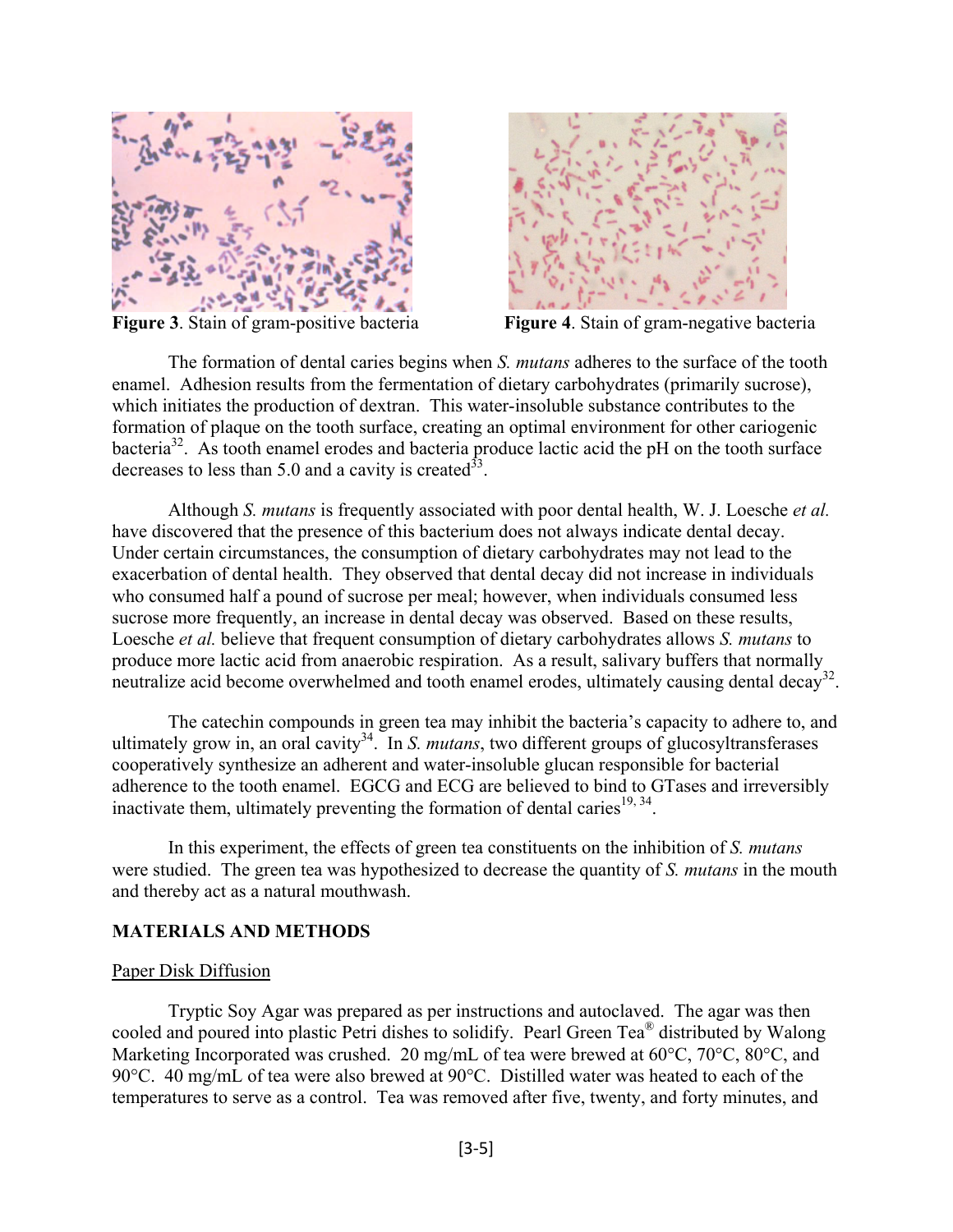25 µL of each of the time-temperature-concentration combinations were micropipetted onto paper disks. After the disks dried, another 25  $\mu$ L of the same liquid were added. Once a total of 50 µL of either tea or water had been added to the disks, the discs were transferred using sterilized forceps to agar plates, which were inoculated with *Streptococcus mutans* bacteria. The agar plates were marked using the system shown in Table 1. The finished plates were then incubated for 48 hours.

| <b>Brewing Concentration</b><br>(mg/mL)<br><b>Brewing Temperature</b><br>$({}^{\circ}{\rm C})$ |    |                | 40             |    |                |                |
|------------------------------------------------------------------------------------------------|----|----------------|----------------|----|----------------|----------------|
|                                                                                                |    | 60             | 70             | 80 | 90             | 90             |
| <b>Brewing</b><br>Time                                                                         | 5  | A <sub>1</sub> | B <sub>1</sub> | C1 | D1             | E1             |
| (minutes)                                                                                      | 20 | A2             | B <sub>2</sub> | C2 | D <sub>2</sub> | E2             |
|                                                                                                | 40 | A <sub>3</sub> | B <sub>3</sub> | C3 | D3             | E <sub>3</sub> |

|  |  | Table 1. Time-Temperature-Concentration Combinations |  |  |
|--|--|------------------------------------------------------|--|--|
|--|--|------------------------------------------------------|--|--|

## Minimum Inhibitory Concentration

 A Tryptic Soy nutrient broth was prepared using half of the suggested quantity of water and was autoclaved. To determine the average amount of green tea in a standard tea bag, five Nature's Promise® green tea bags were massed. The average mass of one tea bag was determined to be 1.29 grams. In a standard cup of tea, 5.45 grams of leaves were used to prepare a liter of tea. Five different concentrations of tea were used: 2.73 mg/mL (half of a standard cup of tea), 5.45 mg/mL (a standard cup of tea), 10.90 mg/mL (twice a standard cup of tea), 21.80 mg/mL (four times a standard cup of tea), and 32.7 mg/mL (six times a standard cup of tea). These concentrations of tea were diluted further when added to the nutrient broth and the stock culture solution. The actual concentrations of tea in the solutions from least to greatest were 1.310 mg/mL, 2.616 mg/mL, 5.23 mg/mL, 10.464 mg/mL, and 15.696 mg/mL, and the concentrations were labeled A, B, C, D, and E, respectively. Water was used as a control.

 Distilled water was heated to 90°C. The tea preparations were brewed in their respective beakers for ten minutes and filtered into test tubes. 2.5 mL of nutrient broth, 2.4 mL of each tea, and 0.1 mL of stock culture solution (containing the *S. mutans*) were mixed in each test tube. The test tubes were vortexed and then placed into the incubator for 48 hours. Afterwards, 200 µL of liquid were extracted from each test tube and spread into agar plates. The plates were incubated for another 48 hours.

## Mouth Swabbing Study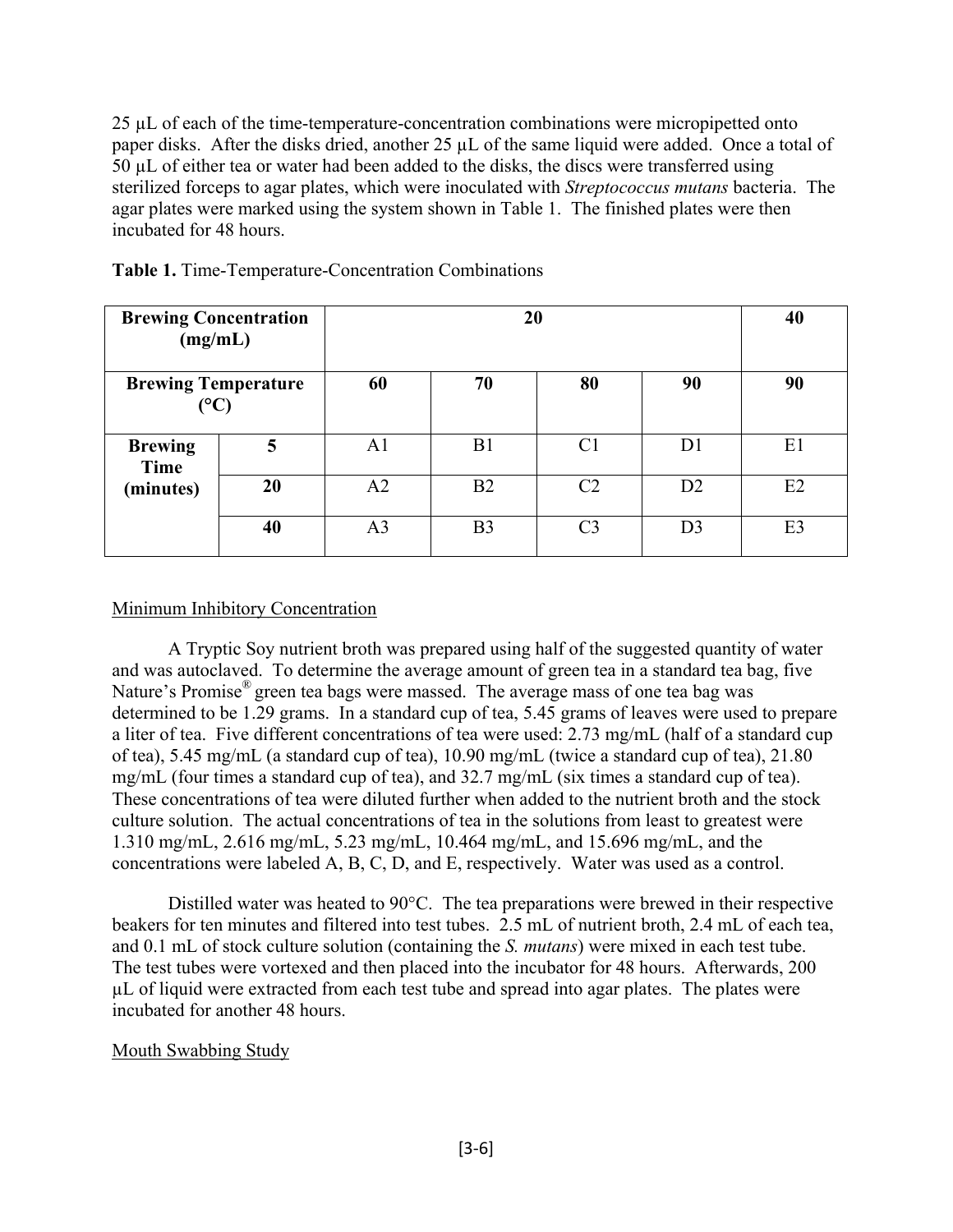An *in vivo* study was conducted using eleven subjects. Blood agar plates were divided into four quadrants. Each subject swabbed his or her teeth with a sterile swab and densely streaked the swab onto one of the four labeled quadrants on his or her agar plate. The subjects rinsed their mouths for thirty seconds with 20 mL of either Cool Mint Listerine®, water, or green tea. The green tea was prepared from Nature's Promise® green tea bags brewed at twice the suggested concentration. The subjects' teeth were swabbed immediately after rinsing, an hour after rinsing, and two hours after rinsing. The samples were spread in their corresponding quadrants immediately after swabbing, and the plates were incubated for 48 hours. After results were observed, a second study was conducted using blood agar plates divided in halves. Cultures were collected only before rinsing and immediately after rinsing. From the mouthswabbing test, colonies of bacteria were isolated and spread onto agar plates for further observation.

Bacterial samples were taken from the plates of subjects who were tested with Listerine<sup>®</sup>, water, and green tea. The samples were placed on slides, and a gram-stain was performed. The slides were then placed under an oil-immersion microscope for observation.

## Mouthwash

 Blood agar plates were inoculated with *S. mutans.* Paper disks were cut out of filter paper and soaked in various mouthwashes for fifteen minutes. The mouthwashes were Crest Pro-Health®, Listerine®, Cool Mint Listerine®, Tom's Natural Cleansing Mouthwash®, Scope Mouthwash®, Cepacol Antibacterial Mouthwash®, Act-Restoring Anticavity Fluoride Mouthwash®, Original Listerine®, and Oasis Moisturizing Mouthwash®. Nine disks were evenly spaced on the plates and incubated for forty-eight hours.

## **RESULTS**

#### Paper Disk Diffusion

The average zone of inhibition for E2 was 1.1 cm, while the average zone of inhibition for E3 was 1.3 cm. E2 was soaked with 40 mg/mL of tea brewed at 90ºC for 20 minutes. E3 was 40 mg/mL of tea brewed at 90ºC for 40 minutes. E1, 40 mg/mL of tea brewed at 90ºC for 40 minutes, yielded a visible zone of inhibition only on one of the agar plates and was, therefore, not included in the graph and statistical analysis. All other preparations of tea failed to yield visible zones of inhibition.

A one-tailed two-sample t-test was run at an alpha level of 0.05 to determine if the zone of inhibition produced by E3 was significantly larger than the zone of inhibition produced by E2. A p-value of 0.1607 was generated, indicating that the zone of inhibition produced by E3 was not significantly larger than that produced by E2.

A second one-tailed t-test was run at an alpha level of 0.05 to determine if the zone of inhibition produced by E2 was significantly greater than zero. With a standard error of 0.1, a pvalue of 0.0061 was generated. The p-value was less than the alpha of 0.05, which means that the zone of inhibition produced by E2 was significantly greater than zero.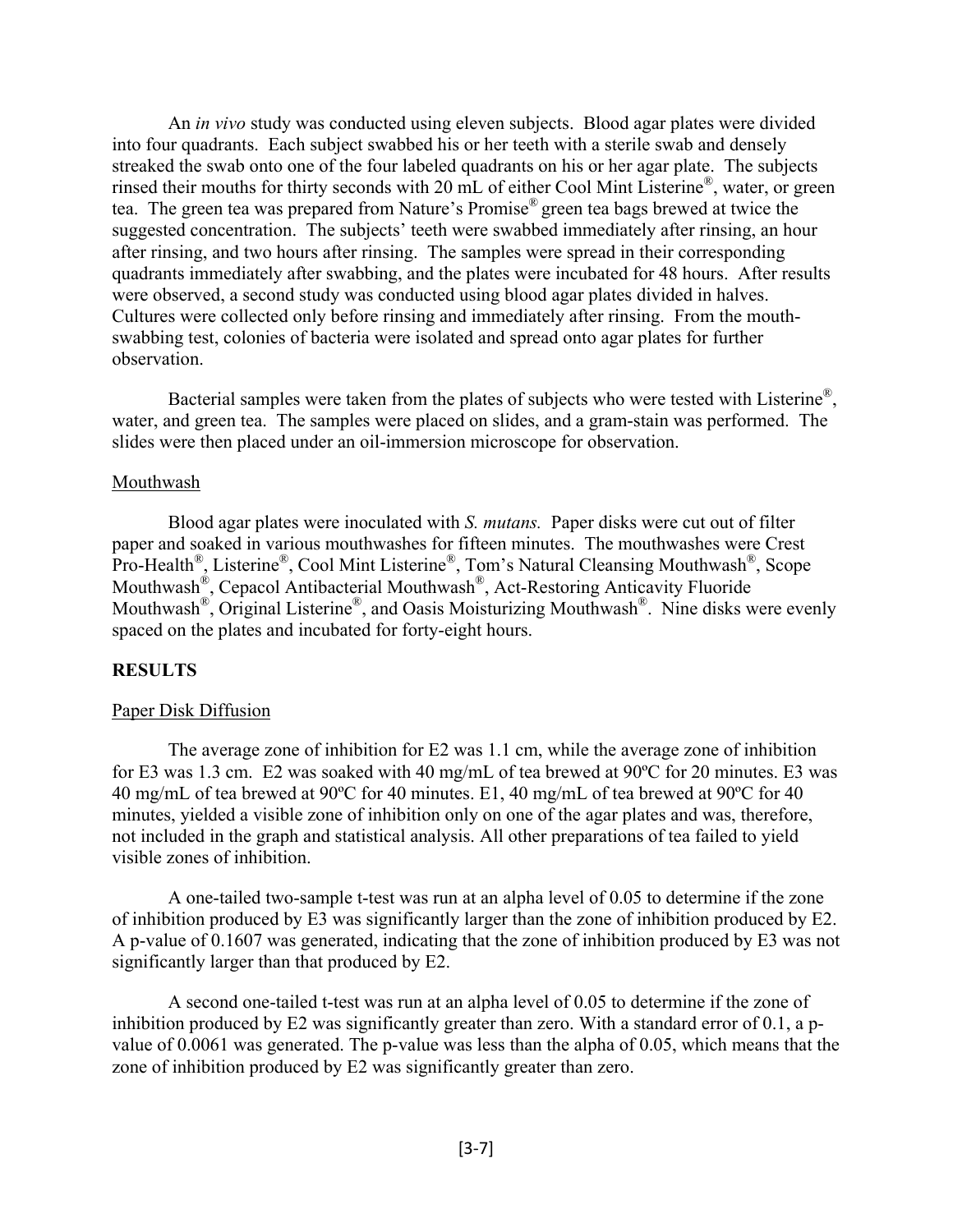This one-tailed test was repeated for E3. With a standard error of 0.2646 a p-value of 0.0222 was generated. This was greater than the alpha of 0.05, which indicated that the zone of inhibition produced by E3 was significantly greater than zero.



**Figure 5**. Average Zones of Inhibition for Paper Discs. The error bars represent the standard deviations, which were 0.1 and 0.2646 for E2 and E4 respectively. The sample size for both E2 and E3 was three.

#### Minimum Inhibitory Concentration

The individual preparations of green tea were all relatively effective, with slight differences between them. Green tea was significantly more effective in preventing bacterial growth than was the water control. However, the highest concentration of tea had the most bacterial growth while the lowest concentration of tea had the lowest bacterial growth.

## Mouth Swabbing

The *in vivo* study did not yield conclusive results. Listerine® appeared to have decreased the number of small bacterial colonies immediately after rinsing but had no effect on the number of colonies one hour and two hours after rinsing. Also, green tea and water seemed to have little or no effect on the number of bacterial colonies. After conducting a gram stain, the bacteria appeared violet under the microscope.

## Mouthwash

Of the nine mouthwashes, Scope®, Crest®, and Oasis® had the largest zones of inhibition; Tom's Mouthwash<sup>®</sup> and all Listerine<sup>®</sup> mouthwashes had no zone of inhibition.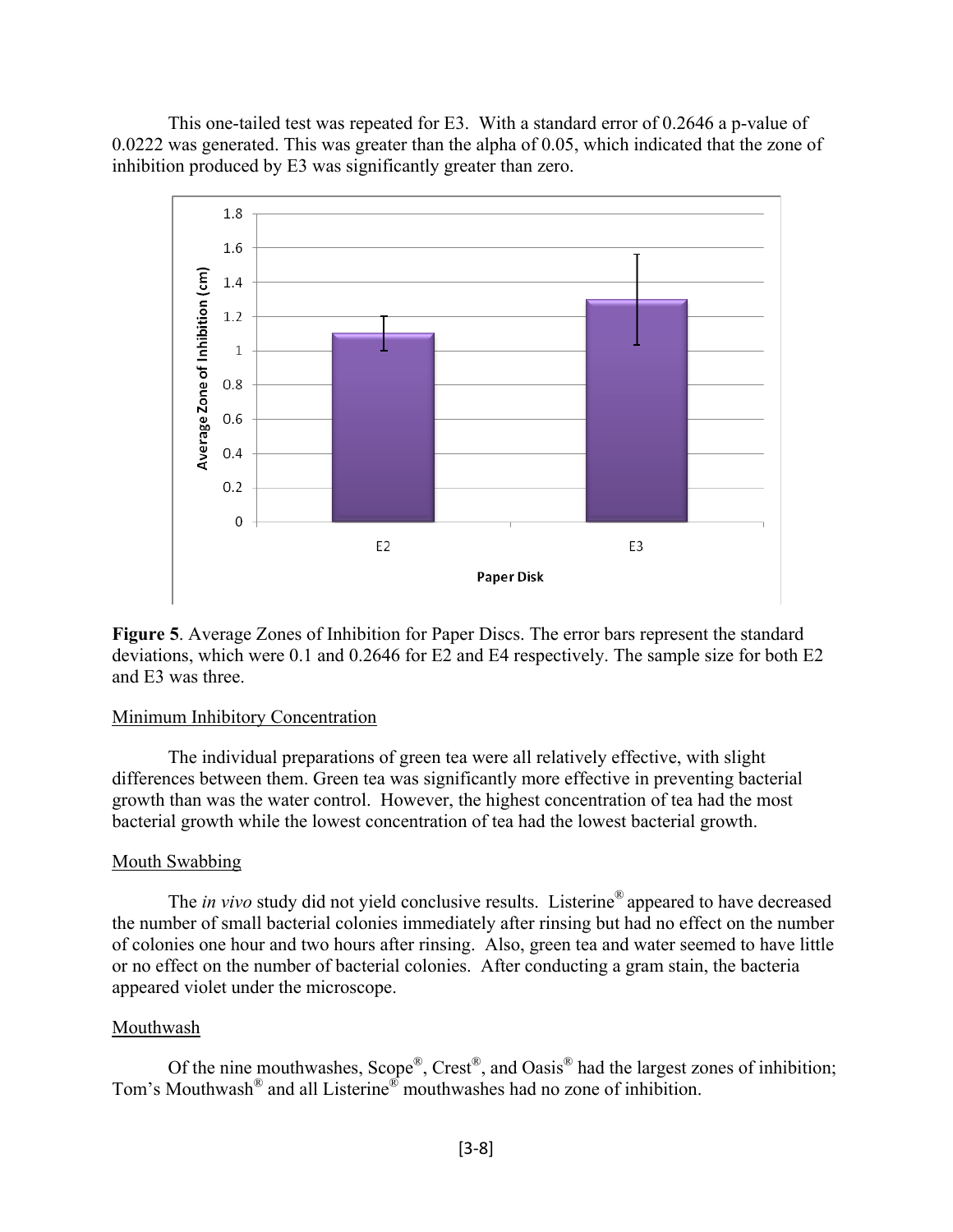#### **DISCUSSION**

In the paper disk diffusion test, two distinct zones (around E2 and E3) of inhibition developed. E2 contained 40 mg/mL of tea brewed at 90ºC for 20 minutes, while E3 contained 40 mg/mL of tea brewed at 90ºC for 40 minutes. According to similar studies, approximately 1039.9 μg/mL of EGCG and 97.9 μg/mL of ECG should have been present in  $E2^{35}$ . Approximately 1071.4 μg/mL of EGCG and 98.3 μg/mL of ECG should have been present in E3<sup>35</sup>. EGCG and ECG are the main components of tea polyphenols and were brewed in a manner meant to extract maximum quantities of the catechins<sup>19</sup>. The E2 and E3 disks contained preparations of tea with higher concentrations of EGCG and ECG which were successful in inhibiting bacterial growth, while other tea preparations with lower catechin concentrations were not. The statistical analysis demonstrated that these zones were significantly larger than zero, meaning that the tea effectively inhibited bacteria growth. The results support the hypothesis that that *Camellia sinensis* did inhibit the growth of *Streptococcus mutans*.

The results may have been affected by a number of errors. For instance, an uneven and thinner lawn of bacteria could have produced less visible zones of inhibition around the other paper disks. Perhaps smaller zones of inhibition existed but went unnoticed, leading to the false conclusion that various preparations of tea did not interfere at all with the bacteria's growth. Using a different nutrient agar or a higher CFU (colony-forming units) concentration may have formed a denser lawn.

To better understand the ability of green tea to inhibit *S. mutans*, future studies should modify the procedure used. The temperature of the tea could be modified to find the optimal conditions for the catechins to inhibit bacterial growth. The optimal conditions could be determined by testing a variety of brewing temperature and concentration combinations. Further research could examine the higher concentrations of green tea and narrow in on the exact time needed for the tea to be just as effective.

According to the minimum inhibitory concentration test, all test tubes showed reduced bacterial growth. In comparison, the water control showed large amounts of bacterial growth, demonstrating that green tea can serve as an inhibitory agent against *S. mutans*. The two test tubes of the lowest concentrations showed the least bacterial growth. Therefore, contamination of the tea leaves and glassware used for the other test tube samples may have interfered with the results obtained. There was also no control of only tea and nutrient broth, which would have indicated contamination in the green tea leaves.

The unexpected bacterial growth led to the conclusion that the tea concentrations were inconsistent; the inconsistency could have been the result of various brewing times. Although brewing time was targeted at 10 minutes, the timings were estimated, which may have altered the concentrations of tea compounds. The teas were brewed simultaneously, and filtering each tea sample simultaneously was not possible. Another option is brewing and pouring the tea samples in a time-staggered fashion, which would allow fewer individuals to perform the same task.

In future experiments, the pouring of the tea should be done more carefully so that solids do not pass through the filter paper; another option would be the use of finer filter paper. The C tea (5.23 mg/mL), despite having half the concentration of D tea (10.464 mg/ml), appeared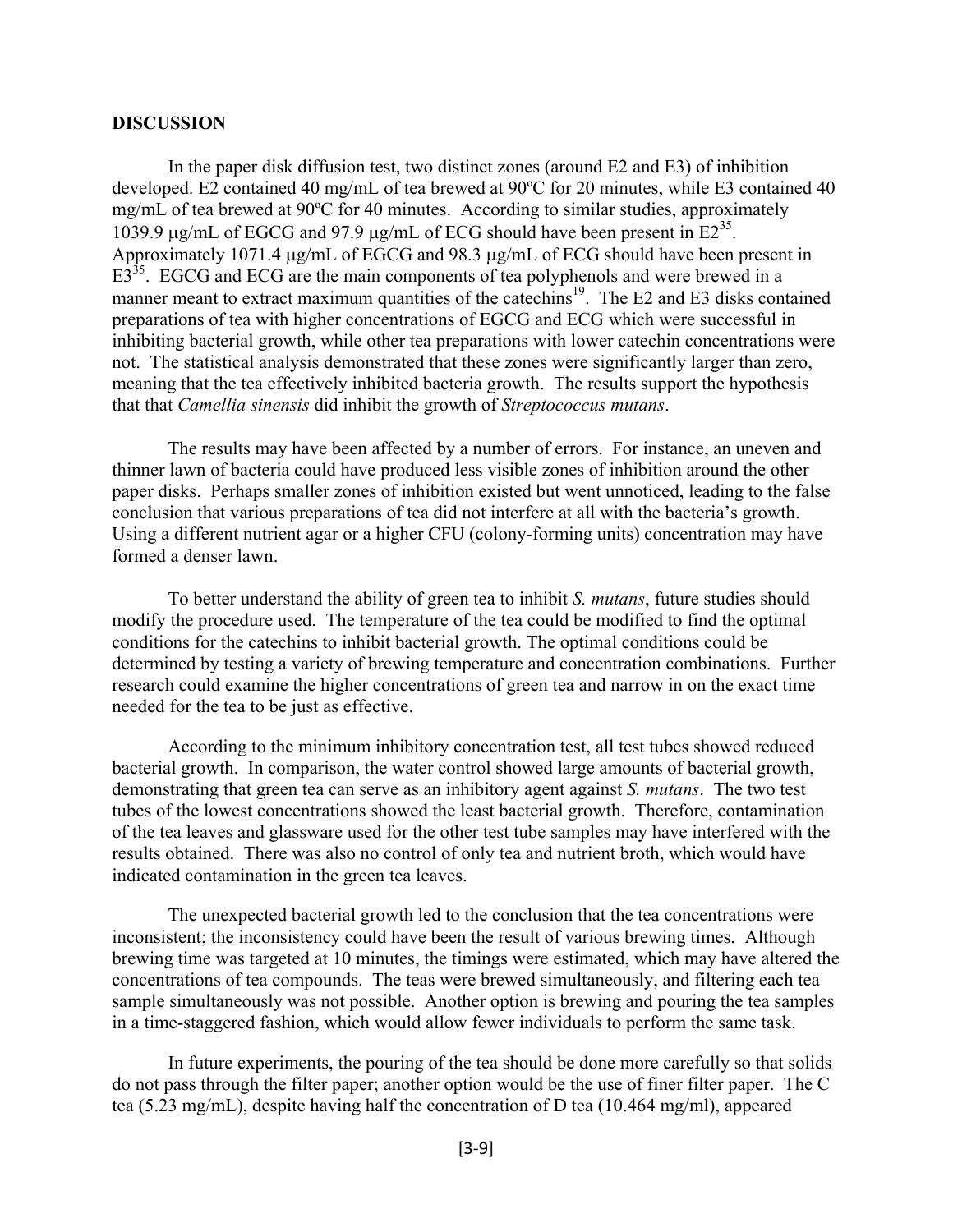darker. This may have occurred due to the filtering process used to strain the leaves and solid particles out of the tea. When the C tea was poured into the filter paper, some leaves and large powdery leaf fragments went into the paper with the tea. This did not occur with any other tea. The filter paper was expected to filter out all the solid particles, but some may have entered the tea and darkened it, increasing the concentration of solids. The D tea was found to be the exception to the pattern of lower tea concentrations inhibiting the most growth.

In order to gather more conclusive data, better aseptic techniques should be employed. The glass spreader may still have been hot when used, thereby killing the bacteria. By touching an agar plate not in use, the glass spreader can be cooled down without killing the bacteria. Moreover, the experiment was conducted in an open-air environment where there is always a risk of airborne contamination of the tea or equipment.

The results obtained from the first set of mouth swabs were inconclusive. This could be because of faulty methodology or ineffective products. Among the subjects, the swabbing was inconsistent. They swabbed for different lengths of time and may have spent the bulk of the time swabbing different regions of the mouth (which may have different bacteria associated with them). Subjects should have received more detailed instruction on how to swab to ensure consistency. Also, if the swabbing was done by only one person, the procedure could have been more consistent. The streaks made by the swabs in the blood agar were very dense in their respective sections of the plate. Therefore, distinguishing colonies effectively was difficult because the streaks merged into each other. Our results also did not show that the growth of bacteria was time dependent. The amount of bacteria from one and two-hours later was the same as the amount immediately after the rinse.

The experiment with the second set of mouth swabs was conducted as a follow-up to the first set. Subjects were instructed to swab only before and immediately after the rinse because no changes in bacteria were observed with the passage of time. Also, lengthier, more spaced-out streaks were used for the second set of swabs so that colonies could be more easily distinguished, and thus the effects of the liquids better observed.

These effects revealed that the products used did not work as predicted. Listerine<sup>®</sup> claims to kill 99.9% of germs in the mouth when used as instructed. However, qualitative analysis of the blood agar plates swabbed by those who rinsed with Listerine® reveals that a much smaller percentage of bacteria was killed. Before the rinsing, the bacteria growth from the swab contained both small and large colonies. After the rinsing, only the large colonies remained. Further studies can be conducted to determine both the identity of the bacteria that survived and the cause of its survival. Also, the green tea and water produced a small decrease in the number of bacterial colonies. For green tea to have a significant result, however, the method used in the study (two bags per cup) is insufficient for killing oral bacteria. The methods used to brew the more concentrated green tea in the paper disk diffusion were shown to be more effective in inhibiting the growth of bacteria. Therefore, those methods, though impractical in an average household (brewing at 90ºC for at least 20 minutes), could make for a more effective mouthwash. The use of freshly crushed whole-leaf teas and longer brewing times may also make the tea more effective.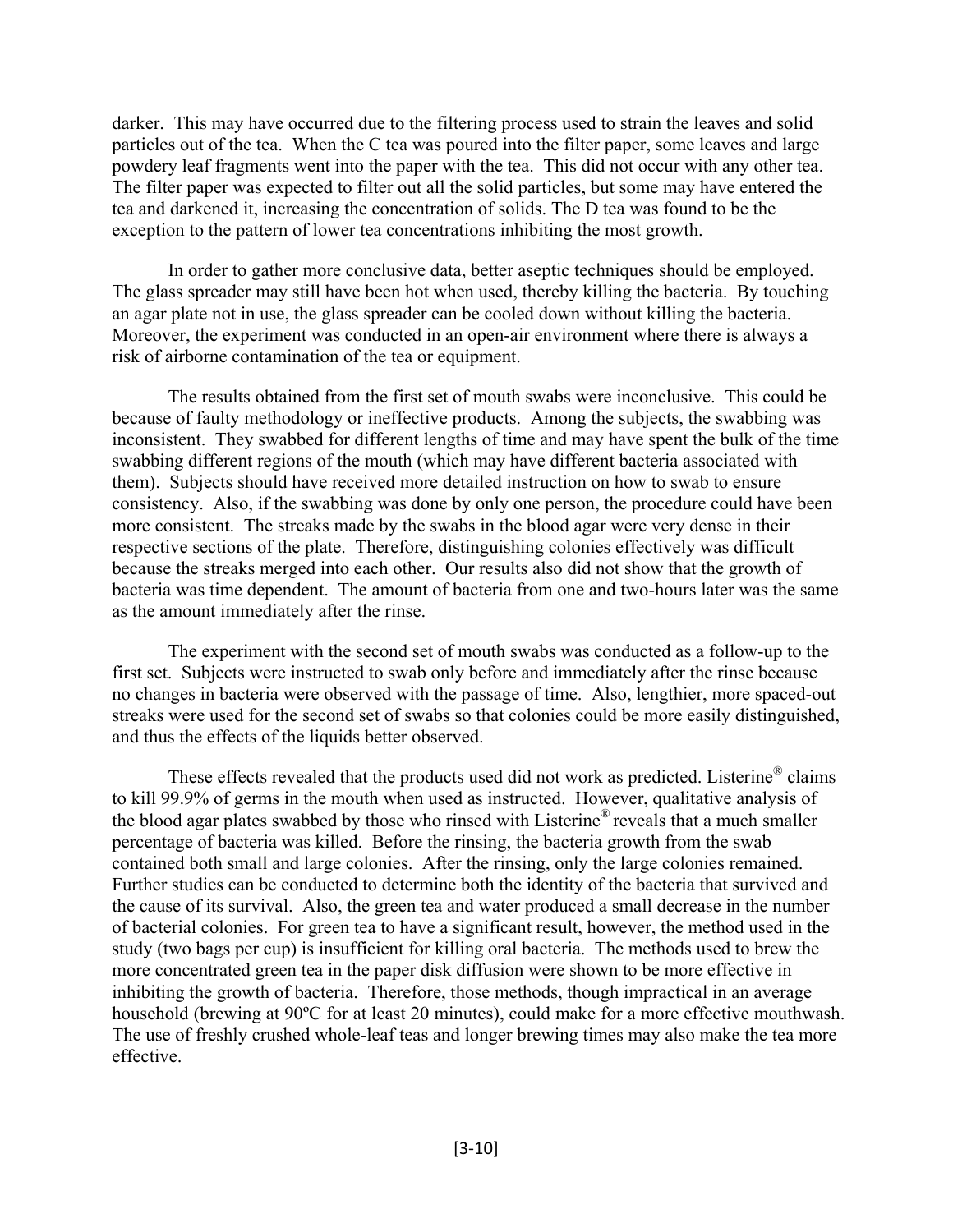The green tea may not have been effective in the *in vivo* test because methodology may not have been optimal. A Listerine® bottle gives exact figures such as volume of liquid and duration for rinsing, whereas the effective methods for using green tea as a mouthwash are unknown. In addition, the mouthwash is at a fixed concentration, while the concentration of green tea depends on its preparation. These conditions may not have been the most ideal for the catechins to inhibit bacterial growth. For future studies, any factors such as concentration, volume, and rinsing time may have to be modified to greater values in order to inhibit *S. mutans*.

Finally, the bacteria collected from the subjects' mouths were not all *S. mutans*. The mouth is home to many bacteria other than *S. mutans*: over 600 different types of bacteria are estimated to live in the mouth<sup>36</sup>. Future studies could run further tests on the bacteria deposited on the agar plates to better determine its identity. A bigger sample size would have also helped this experiment. More people would have provided more results, and with a greater number of plates to analyze, more reliable conclusions could be drawn.

A paper disk diffusion test was conducted to test the effectiveness of different mouthwashes on the inhibition of *S. mutans.* This was done because it provided quantitative data (zone of inhibition). Also, it ensured that *S. mutans* was definitely the bacteria being tested while the mouth swabbing test could have involved any bacteria. The resulting bacterial growth provided unexpected results. The brand of Listerine® used in the mouth swabbing study did not inhibit the growth of *S. mutans* in two of three plates even though it appeared slightly effective in the mouth swabbing study*.* The mouth swabbing study conducted previously may have produced better results by using some of the more effective mouthwashes. Each of the three most effective mouthwashes,  $\text{Scope}^{\circledR}$ ,  $\text{Crest}^{\circledR}$ , and  $\text{Oasis}^{\circledR}$ , contained cetylpyridinium chloride as an ingredient. This compound was absent from the mouthwashes that did not show any degree of inhibition against *S. mutans.*

Cetylpyridinium Chloride (CPC) is a quaternary ammonium compound known to inhibit bacterial growth based on electrostatic interactions. Bacterial cell walls favor the binding of positively charged cetyl molecules allowing CPC to penetrate the cell wall. Bacterial metabolism is thus disrupted, ultimately leading to cell death<sup>37</sup>. There is evidence that CPC is capable of interaction with *S. mutans* biofilms and can be used for dental plaque control. CPC is able to integrate itself into the bilipid membrane and change its permeability, allowing leaks or defects of cellular components<sup>38</sup>. In further research, examining the effects of a mouthwash containing CPC on bacterial growth may be beneficial. Mouthwashes that contain CPC should be used rather than Listerine<sup>®</sup>, as the CPC compounds have been shown to work.

The paper disks used in this experiment were hand cut from filter paper; consequently, they were imperfect in size, and accuracy in quantitative measurements of respective zones of inhibition was sacrificed. As an alternative, small premade paper disks should be used. Four paper disks were placed to soak in each mouthwash for 15 minutes although there may have been some slight inconsistencies in time based upon the order they were added to soak. More people may be required to standardize the time, or the disks may be soaked in a time staggered manner (instead of simultaneously).

 The paper disks were applied to the plate while still wet. This may account for the discrepancy involving Listerine<sup>®</sup> on plate 1. On this plate, Listerine<sup>®</sup> was placed next to Crest<sup>®</sup>,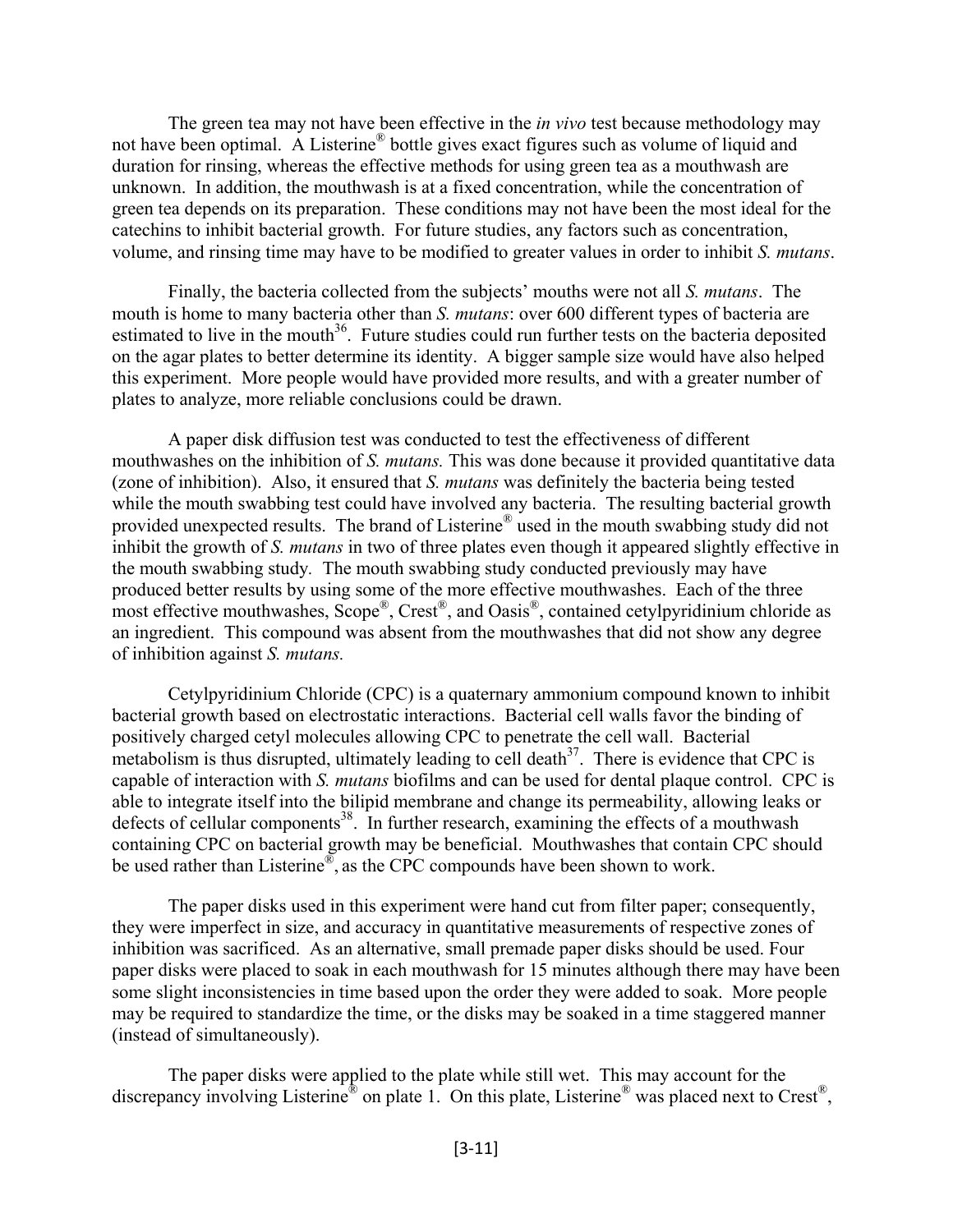a mouthwash that showed significant inhibition. There was no bacterial growth between the two disks. Handling of the plates may have caused the mouthwash to run, accounting for the lack of bacteria between the two disks and Listerine's® apparent effectiveness on this plate only. Paper disks should be allowed to dry to a moist state before application rather than being applied directly from the beaker.

## **CONCLUSION**

 The paper disk diffusion test confirmed the hypothesis that green tea inhibits *S. mutans*. However, the tea only demonstrated this property at a higher concentration, so future research should concentrate on teas of higher concentrations. Inconclusive results came out of the MIC test, for lower concentrations of tea showed increased ability to inhibit bacteria. However, the plates with tea showed less growth than those with water, confirming the ability of green tea to inhibit *S. mutans* under certain conditions. Success on a petri dish did not translate to success in subjects' mouths. The *in vivo* test yielded inconclusive results; the plates with tea and water showed little change in bacterial growth before and after swabbing. Uncertainty concerning proper preparation of green tea and the small sample size used may have contributed to the inconclusive results. Future investigation should revise conditions for mouth swabbing and employ a larger sample size. The mouthwash test, performed as a follow-up, revealed that Listerine® had little ability to inhibit bacterial growth, while other mouthwashes worked better (and thus should replace Listerine® in future studies).

# **REFERENCES**

- <sup>1.</sup> Hein KH. The World on a Platter. Brandweek. 2007.  $48(17)$ : 27-28.
- 2. Stoicov, CS, Saffari RS, Houghton JH. Green Tea Inhabits Helicobacter Growth in Vivo and In Vitro. International Journal of Antimicrobial Agents. 2009 May. 33(5): 473-478.
- <sup>3.</sup> Hamilton-miller, JH. Antimicrobial Properties of Tea (Camellia sinenesis L.). American Society for Microbiology. 1995 Nov. 39(11): 2375-2377.
- 4. Higdon. Linus Pauling Institute. Oregon State University. 2009 Jul 22. Available from: <http://lpi.oregonstate.edu/infocenter/phytochemicals/tea/>. Accessed 2009 July 23.
- <sup>5.</sup> Dougherty AD. Herbal Voices: American Herbalism Through the Words of American Herbalists. Book Reviews. 2005. 53:402-403.
- <sup>6.</sup> Sharangi AS. Medicinal and therapeutic potentialities of tea (Camellia sinensis L.) A review. Food Research International. 2009. 42:529-535.
- 7. Hoffman, RH. "EGCG- Potent Extract of Green Tea." Dr. Hoffman. Web. Accessed 2009 July 21.
- <sup>8.</sup> Lin SL, Liu EL, Mau JM. Effect of Different Brewing Methods on Antioxidant Properties of Steaming Green Tea. LWT- Food Science and Technology. 2008. 41 (9): 1616-1623.
- 9. Gallaher RG, Gallaher KG, Marshall AM, Marshall ACM. Mineral analysis of ten types of commercially available tea. Journal of Food Composition and Analysis. 2006 August.  $19(1)$ :  $53 - 57$ .
- <sup>10.</sup> Brachter, AB. The inhibitory effects of green, black, and oolong tea. University of Maine. Beta Beta Beta Biological Society. 2008 March.
- 11. Lee, Mao-Jung, Lambert, Joshua DJ, Prabhu, Saileta, Meng, Xiaofeng, Lu, Hong, Maliakal, Pius, Ho, Chi-Tang, Yang, Chung SC. Delivery of Tea Polyphenols to the Oral Cavity by Green Tea Leaves and Black Tea Extract. Cancer Epidemiol Biomarkers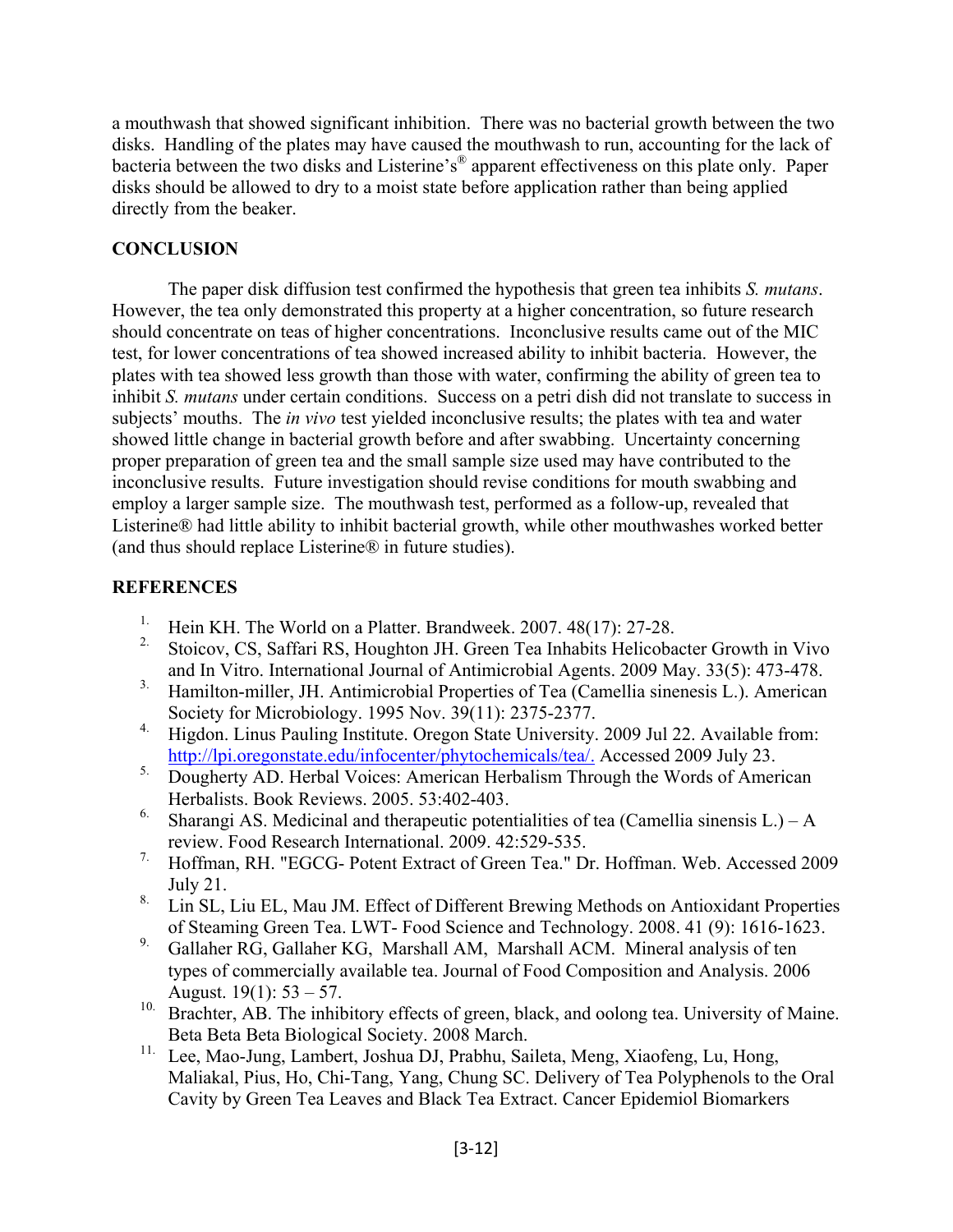Preview. 2004. 13: 132-137.

- <sup>12.</sup> Royal Society of Chemistry. 2009. www.rsc.org. Accessed 19 July 2009.
- <sup>13.</sup> Nagle DN, Ferreira DF, Zhou YZ. Epigallocatechin-3-gallate (EGCG): Chemical and biomedical perspectives, Phytochemistry. 2006. 67 (17): 1849-1855.
- <sup>14.</sup> Babich HB, Krupka MK, Nissim HN, Zuckerbraun HZ. Differential In Vitro Cytotoxicity of (-)-Epicatechin Gallate (ECG) to Cancer and Normal Cells From the Human Oral Cavity. Toxicology In Vitro. 2005 March. 19(2).
- 15. Huang CG, Wu WW, Fang JF, Chiang HC, Chen SC, Chen BC, Chen YC, Hung CH. (-)- Epicatechin-3-gallate, a Green Tea Polyphenol Is a Potent Agent Against UVB-induced Damage in HaCaT Keratinocytes. Molecules. 2007.
- 16. Diker KD, Akan MA, Hascelik GH, Yurdakok MK. The Bactericidal Activity of Tea Against *Campylobacter jejuni* and *Campylobacter coli.* Letters in Applied Microbiology. 1991. 12: 34-35.
- <sup>17.</sup> Nakane HN and Kube IK. Differential Inhibitory Effects of Some Catechin Derivatives on the Activities of Human Immunodeficiency Virus Reverse Transcriptase and Cellular Deoxyribonucleic and Ribonucleic Acid Polymerases. Biochemistry. 1990. 29:2841- 2845.
- <sup>18.</sup> Anand PA, Kaul DK, Sharma MS. Green Tea Polypheol Inhibits Mycobacterium tuberculosis Survival Within Human Macrophages. International Journal of Biochemistry and Cell Biology. 2006. 38(4): 600-609.
- <sup>19.</sup> Sakanaka SS, Juneja LJ, Taniguch MT. Antimicrobial Effects of Green Tea Polyphenols on Thermophilic Spore-forming Bacteria. Journal of Bioscience and Bioengineering. 2000 April 19. 90(1):81-85.
- 20. Dentistry. Encyclopædia Britannica*.* 2009. Available from: [http://www.search.eb.com/eb/article-274280](http://www.search.eb.com.ezproxy.drew.edu/eb/article-274280). Accessed 2009 Jul 22.
- <sup>21.</sup> Weidenbach KW. New analysis reveals human mouth carries more germs than expected. Stanford (Online) Report. 1999 Dec. Available from: [http://news](http://news-service.stanford.edu/news/1999/december8/mouth-128.html)[service.stanford.edu/news/1999/december8/mouth-128.html.](http://news-service.stanford.edu/news/1999/december8/mouth-128.html) Accessed 2009 Jul 23.
- <sup>22.</sup> Drysdale, RD. Bad Breath Probiotics. Health Guidance. 2009. Available from: <http://www.healthguidance.org/entry/5878/1/Bad-Breath-Probiotics.html>. Accessed 2009 Jul 22.
- <sup>23.</sup> Microbial Etiology and Dental Infections. MedscapeCME. Available from: [http://cme.medscape.com/viewarticle/449821\\_4.](http://cme.medscape.com/viewarticle/449821_4) Accessed 2009 Jul 23.
- <sup>24.</sup> Duncan MD, Dewhirst FD, Chen TC. Porphyromonas gingivalis. Porphyromonas gingivalis Genome Project. 2002 Feb 20. Available from: [http://www.pgingivalis.org/.](http://www.pgingivalis.org/) Accessed 2009 Jul 23.
- 25. Mackowiak PM. A Critical Appraisal of 98.6°F, the Upper Limit of the Normal Body Temperature, and Other Legacies of Carl Reinhold August Wunderlich. Journal of the American Medical Association. 1992. 268(12):1578-1580.
- <sup>26.</sup> Genome Project. National Center for Biotechnological Information (NCBI). Available from:

[http://www.ncbi.nlm.nih.gov/sites/entrez?Db=genomeprj&Cmd=DetailsSearch&Term=t](http://www.ncbi.nlm.nih.gov/sites/entrez?Db=genomeprj&Cmd=DetailsSearch&Term=txid210007%5Borgn%5D) [xid210007%5Borgn%5D.](http://www.ncbi.nlm.nih.gov/sites/entrez?Db=genomeprj&Cmd=DetailsSearch&Term=txid210007%5Borgn%5D) Accessed 2009 Jul 21.

27. Kaiser, GK. The Prokaryotic Cell: Bacteria. Doc Kaiser's Microbiology. 2007. Available from: [http://student.ccbcmd.edu/courses/bio141/lecguide/unit1/prostruct/cw.html.](http://student.ccbcmd.edu/courses/bio141/lecguide/unit1/prostruct/cw.html) Accessed 2009 July 20.